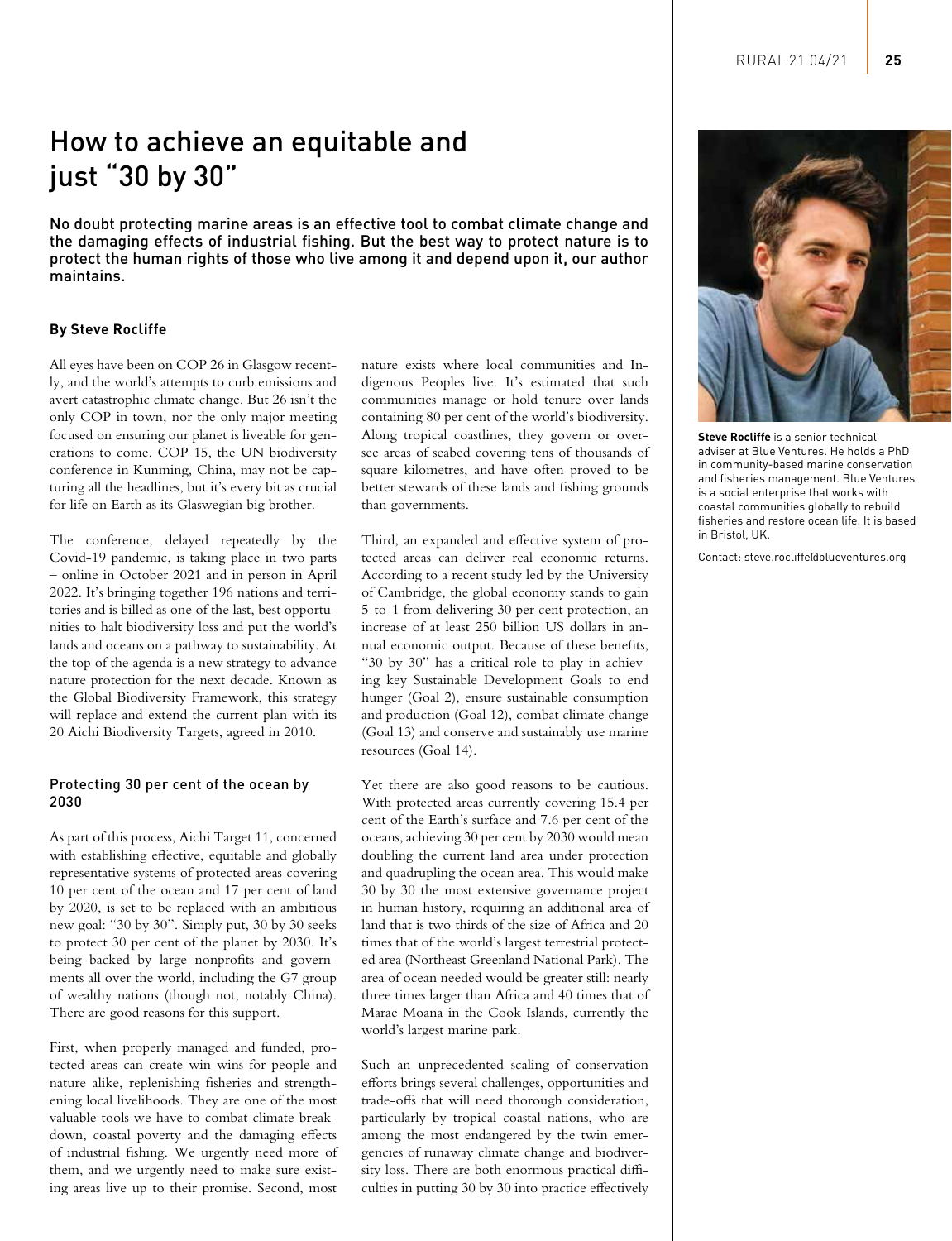and potentially widespread negative consequences to local communities and Indigenous Peoples from doing so (*also see Rural 21, issue 2/21*). Failing to recognise these challenges risks creating more failed conservation efforts than ever before, as well as marginalising those who are not only least to blame for the biodiversity crisis, but best placed to help solve it.

### The gulf between rhetoric and reality

Much of the promise of 30 by 30 lies in the simplicity and near universal appeal of its messaging. Aside from the strong backing from governments and multinational environmental groups for 30 by 30 specifically, there is broader public support for protecting more of the planet. A recent synthesis of surveys led by academics from Canada's Dalhousie University and involving over 32,000 respondents from 21 countries found that more than 70 per cent wanted to see at least 20 per cent of the ocean protected, with most supporting 50 per cent protection.

Biodiversity loss and climate change are two sides of an unevenly weighted coin. Humanity needs to address both crises urgently and concurrently, but climate change has historically received significantly more attention and financing, even more so since the 2015 Paris Agreement. In much the same way that nations rallied around a simple and clear target with broad appeal on that occasion – limiting warming to 1.5 degrees – there is hope that the same will happen with 30 by 30 in Kunming next year. For the goal's supporters, the UN Biodiversity Conference will be a "Paris moment" for biodiversity, dramatically increasing funding and support for conservation efforts, and putting the natural world on a pathway to sustainability.

However, while agreeing a vision of where the world needs to be is not without its challenges, the far harder part lies in making that vision a reality. Doing so effectively will mean resolving two sets of complex and interrelated challenges: those concerning 30 by 30's feasibility, and those that deal with the consequences to communities and Indigenous Peoples from implementing it.

#### How feasible is 30 by 30?

As we saw earlier, this is not the first global plan to save nature. The 20 Aichi nature protection targets agreed in 2010 covered everything from tackling pollution to protecting coral

reefs. Some progress was made over the past decade, particularly on protected area coverage (Target 11). Today, there are far more marine protected areas (MPAs) than there were in 2011. After a slow start, which saw the global goal of 10 per cent protection pushed back from 2012 to 2020, the pace of establishment accelerated. MPAs currently cover more than 28.7 million square kilometres of the Earth, 7.9 per cent of the world's oceans and 18.4 per cent of national waters.

Yet while the world got close to reaching headline protection goals, it fell well short when it came to ensuring that the areas were representative, well connected and effectively managed. In the rush to meet Target 11, speed trumped quality. Many of the protected areas established are paper parks, and lack the financing, management, local engagement and enforcement they need to deliver the promised biological and social benefits. Against this backdrop, the substantially more ambitious increases in coverage demanded by 30 by 30 seem unlikely to be realised, especially once the requirements for effective management and connectivity are taken into account.

That said, 30 by 30's achievability does rest to a large extent on the type of protected area that is being proposed. And unfortunately it appears to mean different things to different people. The Campaign for Nature, leading the 30 by 30 initiative, suggests that all conservation efforts should have outcomes that are at least equivalent to highly or fully protected areas. However, many of the international conservation NGOs and governments supportive of 30 by 30 have differing views, with some calling for complete bans on fishing in all protected areas. This latter view is stricter and likely to lead to more negative outcomes for Indigenous Peoples and local communities.

#### Consequences for communities

Beyond the questions around the feasibility of the 30 by 30 proposal, there are fundamental issues concerning the consequences for local and indigenous communities. What will 30 by 30 mean for power dynamics, equity, equality, and engagement in the stewardship and governance of affected seascapes?

Here, the Campaign for Nature certainly talks the talk. It has produced a report about the critical role played by Indigenous Peoples and local communities in biodiversity conservation and acknowledges that local stewardship has often proved more effective than government-driven approaches. Expanding recognition of local and indigenous land rights, it concludes, is "an effective, moral, and affordable solution for protecting our world".

Encouragingly, this is a view that's been increasingly echoed in international fora in recent weeks. The Kunming declaration, adopted by more than 100 countries during part 1 of the COP 15 biodiversity conference, calls for recognition of the rights of Indigenous Peoples and local communities in conservation initiatives and for their full and effective participation. And at COP 26, governments pledged to give at least  $\text{\large\it \pounds}1.25\text{bn}$  to Indigenous Peoples and local communities in recognition of their key role in protecting the planet's natural resources.



near-shore waters.

Photo: Garth Cripps/ Blue Ventures